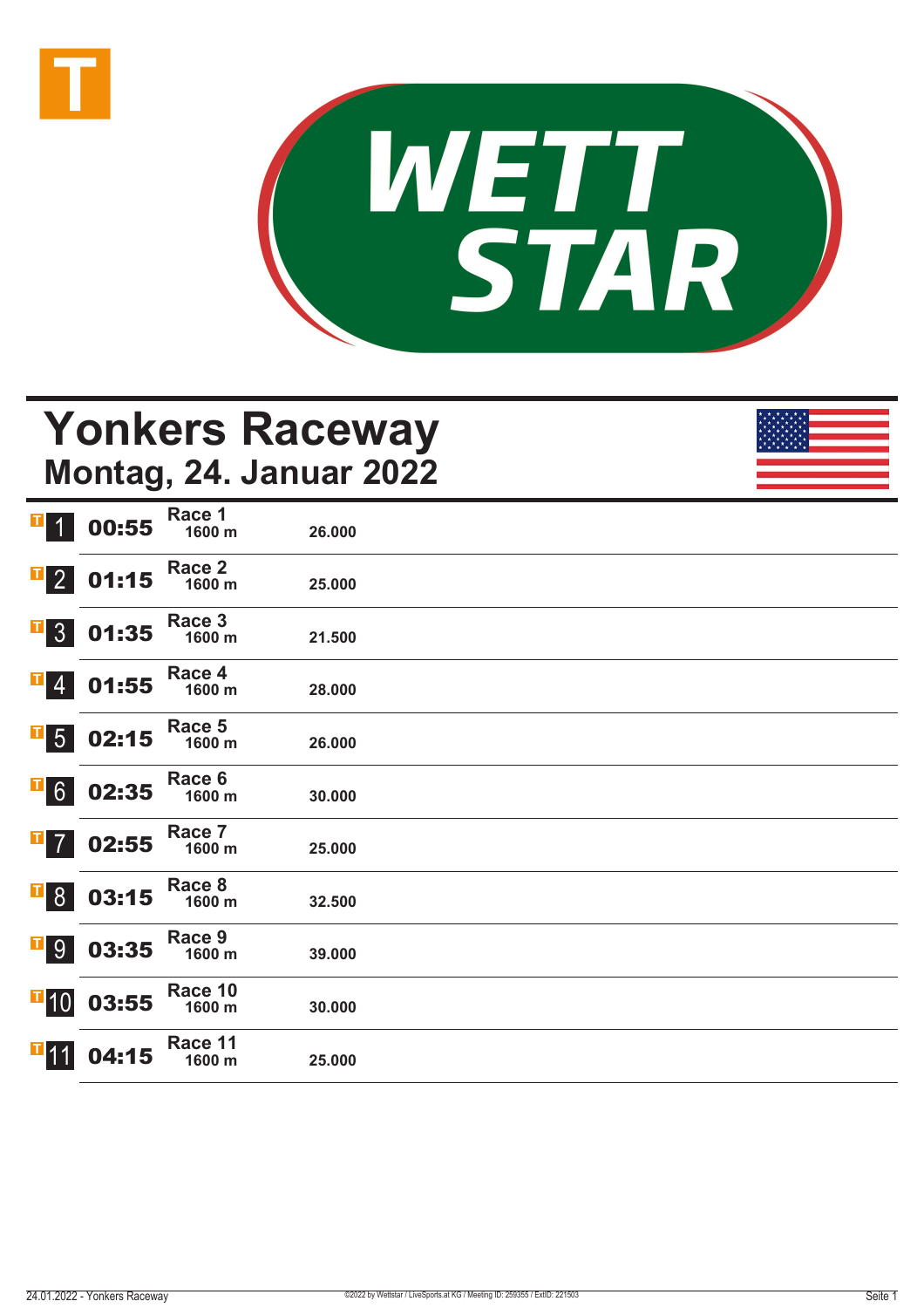| Abraxas Blues A       |    | Elwell                | In Spades          |    | Mike's Z Tam           | 10 | Semi Tough        |  |
|-----------------------|----|-----------------------|--------------------|----|------------------------|----|-------------------|--|
| Alex Tye              | 8  | Er Vegas              | It'sgoodtobedaking |    | No Lou Zing            | 10 | Shoreview         |  |
| Alothettor N          |    | Flying Finn N         | Itsmycheck Gb      |    | Nvestment Bluechip     | 10 | Soho Lennon A     |  |
| American Boy N        |    | Forever Fav           | Jesse Duke N       | 8  | One Off Delight A      |    | Speed Man N       |  |
| American Wiggle       |    | Fox Valley Inferno    | Jims Perfect Ten   |    | Ozone Blue Chip        | 5  | Swaqasaurusrex    |  |
| Avatar J              |    | Funatthebeach N       | Joesstar Of Mia A  | 10 | <b>Pretty Handsome</b> | 10 | Sweet N Fast N    |  |
| Bamski                |    | Genius Man            | Kasev John A       |    | Prince Mcardle N       |    | Tellitsabb        |  |
| Bank Sea              |    | Ginger Tree Pete      | Kinnder Jackson    |    | Proven Desire          |    | Thisietsabookin   |  |
| Benhope Rulz N        |    | Glacis                | Late Mail N        |    | Provocativeprincen     |    | <b>Tito Rocks</b> |  |
| Bevans Cullen N       |    | Glengarry Knight N    | Leonidas A         |    | Record Year            |    | Tony Too Tall     |  |
| Big Sir               |    | Happy Trio            | Lettuceriprita A   |    | Red Right Hand         |    | Tyga Hanover      |  |
| Braeview Bondi A      |    | Hash-Tag Swag         | Mach Doro A        |    | Regal Son              |    | Velocity Komodo   |  |
| Change Stride N       |    | Heart On My Sleeve    | Macintosh N        |    | Rock N Tony            |    | Venier Hanover    |  |
| Cinnamack             |    | <b>Heavenly Sound</b> | Magritte           |    | Rock The Nite          |    | Walkinshaw N      |  |
| Desire's Captain      |    | Heisman Player        | Major Crocker A    |    | Sailboat Hanover       |    | Waterway          |  |
| Diamondbeach          | 10 | Herrickroosevelt N    | Mariner Seelster   |    | San Domino A           |    | Western Hill      |  |
| <b>Eddard Hanover</b> | 5  | I'm Some Graduate     | Mighty Santana N   |    | Santafe's Coach        |    | Whitecookie       |  |
|                       |    |                       |                    |    |                        |    |                   |  |

#### **WANN STARTET IHR JOCKEY / FAHRER...**

| Austin Siegelman<br>Jason Bartlett<br>Jordan Stratton<br>Pat Lachance<br>Yannick Gingras | 2,3,4,5,7,8,9,11<br>1,3,4,5,7,9,10,11<br>.2.3.4.5.6.7.8.9<br>.3.6.10<br>2,3,4,5,6,7,9,10,11 | Daniel Dube<br>Jim Marohn Jr<br>Luke Hanners<br>Scott Zeron | 1, 2, 3, 4, 5, 7, 8, 11<br>1,2,3,4,5,7,8,9,10 | George Brennan<br>Joe Bongiorno<br>Matt Kakaley<br>Tvler Buter | 1,2,3,4,6,8,9,10,11<br>1.2.4.5.8.11<br>1.5.6.7.8.9.10.11<br>2.6.7.8.10 |  |
|------------------------------------------------------------------------------------------|---------------------------------------------------------------------------------------------|-------------------------------------------------------------|-----------------------------------------------|----------------------------------------------------------------|------------------------------------------------------------------------|--|
|------------------------------------------------------------------------------------------|---------------------------------------------------------------------------------------------|-------------------------------------------------------------|-----------------------------------------------|----------------------------------------------------------------|------------------------------------------------------------------------|--|

#### **WANN STARTET IHR TRAINER...**

| 3.10<br>2.4<br>Mike Watson<br>Nicholas Devita<br>Pat Lachance<br>Nancy Takter<br>4.11<br>3.8.10<br>Rob Harmon<br><b>Robert Clearv</b><br>Paul Fusco<br><b>Ricky Bucci</b><br>Shaun Vallee<br>Ron Burke<br>1.6.8.9<br>Scott Blackler<br>Shane Tritton<br>5,6,9<br>Sheena Cohen<br>Tahnee Camilleri<br>Travis Alexander | Andrew Harris<br>Chris Height<br>Deborah Daquet<br>Erv Miller<br>James Clouser Jr.<br>Juan Cano<br>Mark Capone | 8.10<br>2,3,5,6,8<br>1.2.4.11 | Anette Lorentzon<br><b>Christopher Temming</b><br>Dennis J Laterza<br>Gareth Dowse<br>Jared Bako<br>Justin Sodano<br>Mark Kesmodel | 10<br>1,4,5,7,10<br>4.5.6.10 | Brandon Todd<br>Cory Stratton<br>Doug Dilloian Jr<br>Gilbert Garcia-Herrera<br>Jeffrey Gillis<br>Ken Koch<br>Matias Ruiz | 2,4,5,7<br>3,8,9<br>6<br>1,7,9,11<br>1,2,4,5,11 | Cad Gregory<br>Darran Cassar<br>Edwin Quevedo<br>Izzy Estrada<br>John Grasso<br>Lance Hudson<br>Michael Seddon | 2,8<br>2,6,8<br>1,3,6,10 |
|-----------------------------------------------------------------------------------------------------------------------------------------------------------------------------------------------------------------------------------------------------------------------------------------------------------------------|----------------------------------------------------------------------------------------------------------------|-------------------------------|------------------------------------------------------------------------------------------------------------------------------------|------------------------------|--------------------------------------------------------------------------------------------------------------------------|-------------------------------------------------|----------------------------------------------------------------------------------------------------------------|--------------------------|
|-----------------------------------------------------------------------------------------------------------------------------------------------------------------------------------------------------------------------------------------------------------------------------------------------------------------------|----------------------------------------------------------------------------------------------------------------|-------------------------------|------------------------------------------------------------------------------------------------------------------------------------|------------------------------|--------------------------------------------------------------------------------------------------------------------------|-------------------------------------------------|----------------------------------------------------------------------------------------------------------------|--------------------------|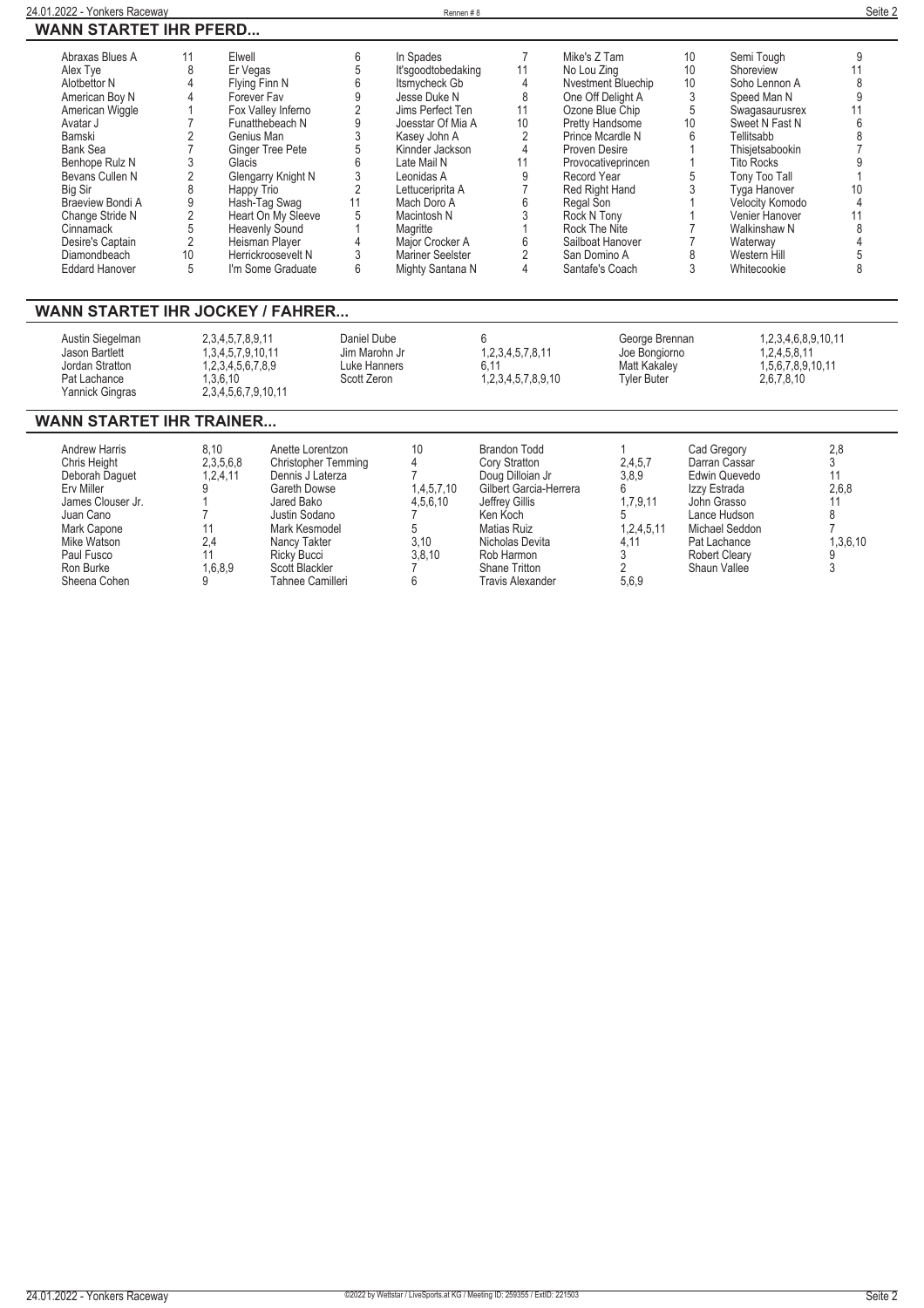**1600 m 26.000**  **Race 1 Rennpreis: 26.000**

**CLAIMING ALLOWANCE \$40,000. 3 YO 50%, 4 YO 25%, F& M|20% (L) TREATED WITH LASIX** 

### **1 00:55**

| 1600<br>1               | Heavenly Sound<br>7j. grau H (Rock N Roll Heaven - Frankie's Dr<br>Trainer: Pat Lachance                                                    |  |
|-------------------------|---------------------------------------------------------------------------------------------------------------------------------------------|--|
| 78.5                    | Besitzer: Patrick D Lachance, Allentown                                                                                                     |  |
| ML: 16,0                | <b>Pat Lachance</b>                                                                                                                         |  |
| $\overline{\mathbf{2}}$ | <b>Magritte</b><br>8j. rotbraun W (Somebeachsomewhere - Artco<br>Trainer: Deborah Daguet                                                    |  |
| 65.8                    | Besitzer: Deborah Daguet, Windgap, Pa                                                                                                       |  |
| ML: 35,0                | Joe Bongiorno                                                                                                                               |  |
| 3<br>63.5               | <b>Tony Too Tall</b> 6j. schwarz W (Big Bad John - Lismaraslady)<br>Trainer: Jeffrey Gillis<br>Besitzer: Mark S Ford, Campbell Hall, N      |  |
| ML: 7,0                 | <b>Matt Kakaley</b>                                                                                                                         |  |
| 4                       | <b>Regal Son</b><br>11j. rotbraun W (Stonebridge Regal - On This<br>Trainer: Gareth Dowse                                                   |  |
| 70.3                    | Besitzer: P T Stable, Brick, Nj                                                                                                             |  |
| ML: 26,0                | <b>Jason Bartlett</b>                                                                                                                       |  |
| 5<br>68.0               | Provocativeprincen<br>12j. rotbraun W (Grinfromeartoear - Catherine<br>Trainer: Brandon Todd<br>Besitzer: Belrose Standard Llc, Radnor,     |  |
| ML: 21,0                | <b>Scott Zeron</b>                                                                                                                          |  |
| 6<br>83.9               | <b>Proven Desire</b><br>10j. rotbraun W (Proven Lover - Shark Like La<br>Trainer: James Clouser Jr.<br>Besitzer: William E Emmons, Farmingd |  |
| ML: 10.0                | <b>Jordan Stratton</b>                                                                                                                      |  |
| 7<br>65.8               | <b>American Wiggle</b><br>8j. rotbraun W (American Ideal - Armbro Beac<br>Trainer: Ron Burke<br>Besitzer: Burke Rcg Stb, Frdrcktwn, Pa;     |  |
|                         | George Brennan                                                                                                                              |  |
| ML: 11,0                |                                                                                                                                             |  |
| 8                       | <b>Rock N Tony</b><br>8j. grau W (Rockin Image - Pandemonious)<br>Trainer: Matias Ruiz                                                      |  |
| 61.2                    | Besitzer: Jose Cervantes, Nazareth, Pa                                                                                                      |  |
| ML: 9.0                 | Jim Marohn Jr                                                                                                                               |  |
| Ergebnis:               | Quoten:                                                                                                                                     |  |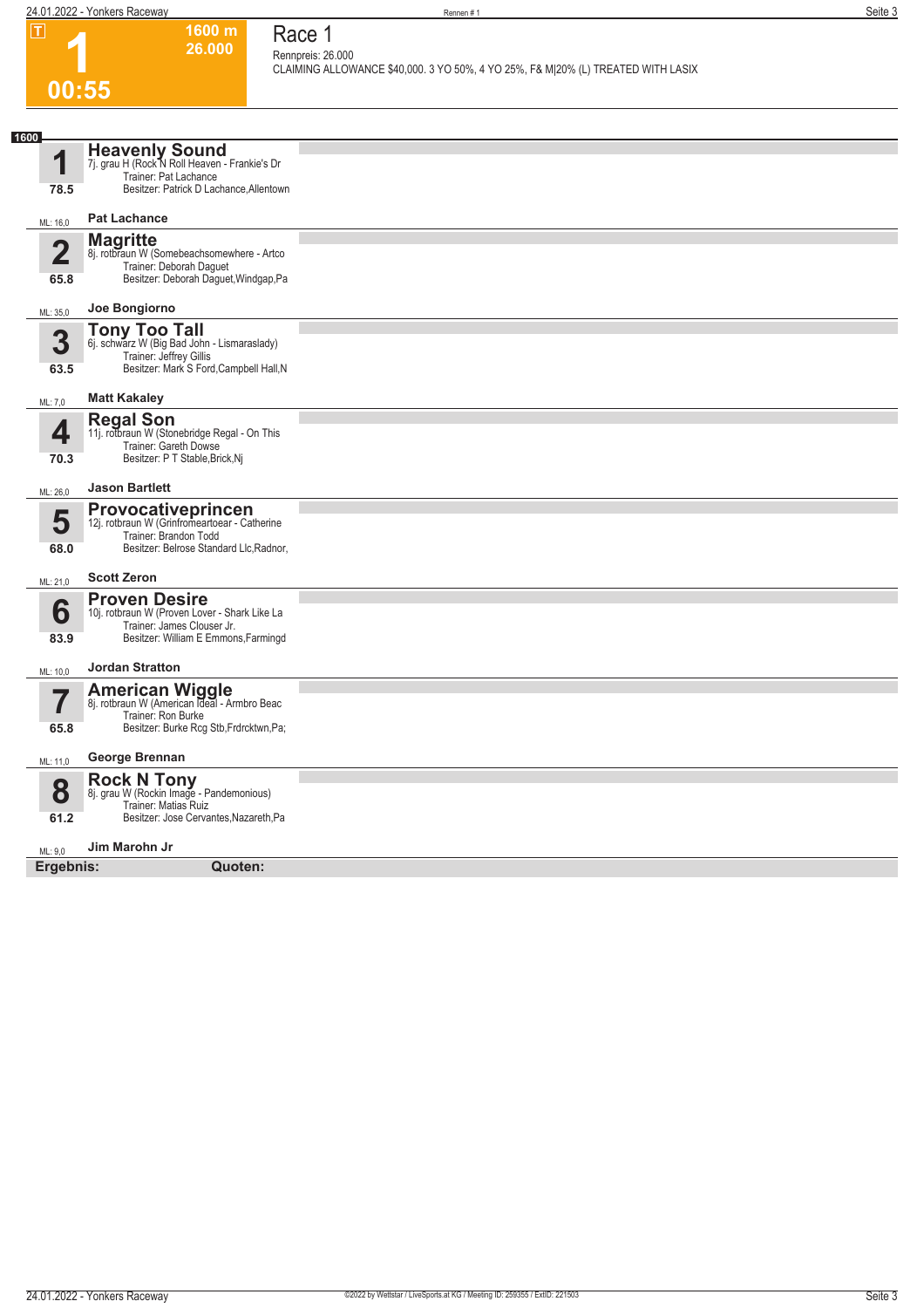

### **Race 2 Rennpreis: 25.000**

**1600 m 25.000** 

**CLAIMING ALLOWANCE \$30,000. 3 YO 50%, 4 YO 25%, F& M|20% (L) TREATED WITH LASIX** 

| 1600                    |                                                                                                                                                  |                                 |                     |                      |                                                                   |                                                                                                                            |
|-------------------------|--------------------------------------------------------------------------------------------------------------------------------------------------|---------------------------------|---------------------|----------------------|-------------------------------------------------------------------|----------------------------------------------------------------------------------------------------------------------------|
| 1<br>63.5               | <b>Mariner Seelster</b><br>13j. rotbraun W (Camluck - M T Freedom)<br>Trainer: Mike Watson<br>Besitzer: Clifford N Grundy, Boca Raton 10.11 Flmd | 21.12 Meadowlands<br>24.11 Flmd | 10<br>8<br>9        | 1600<br>1600<br>1600 | 38.8 Tetrick Trace<br>10,2 Drury Jonathan<br>1,9 Mcnair Douglas R | Sotakethat, Moveoutofmyway, Hacienda<br>Gunsanroses, Bestinthebusiness, Machitbig<br>Machitbig, Royaloutlook, Spartacusjim |
| ML: 6,0                 | <b>Austin Siegelman</b>                                                                                                                          | 03.11 Flmd<br>21.10 Lon         | 1<br>$\overline{2}$ | 1600<br>1600         | ,7 Mcnair Douglas R<br>9.2 Macdonald James A                      | Marinerseelster, Astute, Machitbig<br>Justcrowned, Marinerseelster, Kendalgustav                                           |
| $\overline{2}$<br>65.8  | Kasey John A<br>9j. rotbraun W (Bettor's Delight - Shes Our An<br>Trainer: Cad Gregory<br>Besitzer: Bottom Line Racing Llc, Boca                 |                                 |                     |                      |                                                                   |                                                                                                                            |
| ML: 13,0                | George Brennan                                                                                                                                   |                                 |                     |                      |                                                                   |                                                                                                                            |
| 3<br>68.0               | <b>Bamski</b><br>8j. rotbraun W (Bettor's Delight - Santa Fe Yan<br>Trainer: Chris Height<br>Besitzer: William E Emmons, Farmingd                |                                 |                     |                      |                                                                   |                                                                                                                            |
| ML: 16,0                | <b>Scott Zeron</b>                                                                                                                               |                                 |                     |                      |                                                                   |                                                                                                                            |
| 4<br>65.8               | <b>Fox Valley Inferno</b><br>8j. rotbraun W (Sportsmaster - She's Redhot)<br>Trainer: Deborah Daguet<br>Besitzer: Deborah Daguet, Windgap, Pa    |                                 |                     |                      |                                                                   |                                                                                                                            |
| ML: 22,0                | Joe Bongiorno                                                                                                                                    |                                 |                     |                      |                                                                   |                                                                                                                            |
| 5<br>83.9               | <b>Bevans Cullen N</b><br>10j. rotbraun W (Christian Cullen - Pretty Dolly<br>Trainer: Cory Stratton<br>Besitzer: Steven Cetinsky, Westlake, Oh  |                                 |                     |                      |                                                                   |                                                                                                                            |
| ML: 4,0                 | <b>Jordan Stratton</b>                                                                                                                           |                                 |                     |                      |                                                                   |                                                                                                                            |
| 6<br>68.0               | <b>Happy Trio</b><br>8j. rotbraun W (Mach Three - Village Jovial)<br>Trainer: Izzy Estrada<br>Besitzer: Jennifer N Orozco, Cranbury,             |                                 |                     |                      |                                                                   |                                                                                                                            |
| ML: 10,0                | <b>Tyler Buter</b>                                                                                                                               |                                 |                     |                      |                                                                   |                                                                                                                            |
| $\overline{\mathbf{Z}}$ | <b>Desire's Captain</b><br>8j. rotbraun W (Real Desire - Real Delight)<br>Trainer: Shane Tritton                                                 |                                 |                     |                      |                                                                   |                                                                                                                            |
| 68.0                    | Besitzer: Team Tritton Inc, Pinebush, Ny                                                                                                         |                                 |                     |                      |                                                                   |                                                                                                                            |
| ML: 21,0                | <b>Yannick Gingras</b>                                                                                                                           |                                 |                     |                      |                                                                   |                                                                                                                            |
| 8<br>61.2               | <b>Change Stride N</b><br>11j. rotbraun W (Rocknroll Hanover - Chaange<br>Trainer: Matias Ruiz<br>Besitzer: Matias S Ruiz, Windgap, Pa; Ja       |                                 |                     |                      |                                                                   |                                                                                                                            |
| ML: 13,0                | Jim Marohn Jr                                                                                                                                    |                                 |                     |                      |                                                                   |                                                                                                                            |
| Ergebnis:               | Quoten:                                                                                                                                          |                                 |                     |                      |                                                                   |                                                                                                                            |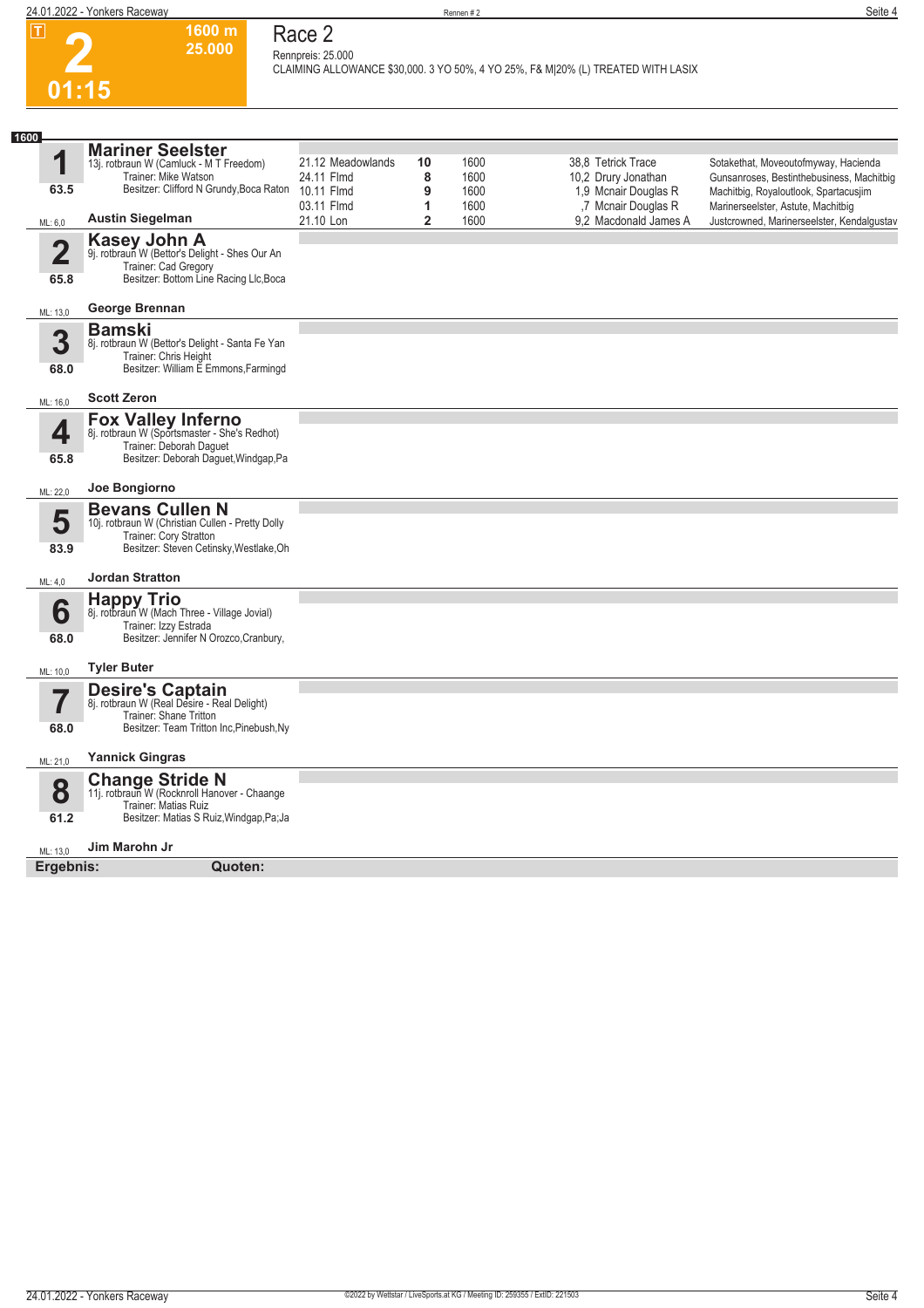**3**

**01:35**

**Race 3 Rennpreis: 21.500**

**1600 m 21.500** 

**NW \$15,000 IN LAST 5 STARTS. AE. WINNERS IN LAST START|OF THE BASE CLASS NW \$10,000 L5 AE. 3,4& 5 YO NW 9|P-M RACES LT. (LAST 3 OUT OF 5 STARTS MUST BE IN NY) (L) TREATED WITH LASIX** 

| 1600                    | <b>Glengarry Knight N</b>                                                 |  |
|-------------------------|---------------------------------------------------------------------------|--|
| 1                       | 8j. rotbraun W (Changeover - Glengarry Lass)                              |  |
| 63.5                    | Trainer: Chris Height<br>Besitzer: William E Emmons, Farmingd             |  |
|                         |                                                                           |  |
| ML: 6,0                 | <b>Austin Siegelman</b>                                                   |  |
|                         | <b>Macintosh N</b>                                                        |  |
| $\overline{\mathbf{2}}$ | 13j. rotbraun W (Mach Three - Style By The Mi<br>Trainer: Shaun Vallee    |  |
| 68.0                    | Besitzer: Shaun F Vallee, Jackson, Nj; E                                  |  |
| ML: 10,0                | <b>Yannick Gingras</b>                                                    |  |
|                         | <b>Herrickroosevelt N</b>                                                 |  |
| 3                       | 9j. grau W (Christian Cullen - Eleanor Roosev                             |  |
| 83.9                    | Trainer: Doug Dilloian Jr<br>Besitzer: Dilloian Stable Llc, Tinton Fall   |  |
|                         |                                                                           |  |
| ML: 7,0                 | <b>Jordan Stratton</b>                                                    |  |
| 4                       | <b>Santafe's Coach</b><br>8j. rotbraun W (Bettor's Delight - Thesantafe E |  |
|                         | Trainer: Pat Lachance                                                     |  |
| 78.5                    | Besitzer: Edward P De Rosa, Carlsbad,                                     |  |
| ML: 9,0                 | <b>Pat Lachance</b>                                                       |  |
|                         | <b>Red Right Hand</b>                                                     |  |
| 5                       | 4j. rotbraun H (Captaintreacherous - Preppy P<br>Trainer: Nancy Takter    |  |
| 68.0                    | Besitzer: C Takter, E Wndsr, Nj; Nancy T                                  |  |
| ML: 22,0                | <b>Scott Zeron</b>                                                        |  |
|                         | <b>One Off Delight A</b> 8j. grau W (Bettor's Delight - Tiger Su)         |  |
| 6                       | Trainer: Rob Harmon                                                       |  |
| 61.2                    | Besitzer: Winners Circle Rcg, Plsntvl, Ny                                 |  |
|                         |                                                                           |  |
| ML: 21,0                | Jim Marohn Jr                                                             |  |
|                         | <b>Genius Man</b><br>5j. rotbraun W (Art Major - Unred Hanover)           |  |
|                         | Trainer: Ricky Bucci                                                      |  |
| 65.8                    | Besitzer: Ricky A Bucci, Campbell Hall,                                   |  |
| ML: 16,0                | George Brennan                                                            |  |
|                         | <b>Benhope Rulz N</b>                                                     |  |
| 8                       | 8j. grau W (Courage Under Fire - Victoria Rulz<br>Trainer: Darran Cassar  |  |
| 70.3                    | Besitzer: Windermere Stable Llc, New Y                                    |  |
| ML: 8,0                 | <b>Jason Bartlett</b>                                                     |  |
| Ergebnis:               | Quoten:                                                                   |  |
|                         |                                                                           |  |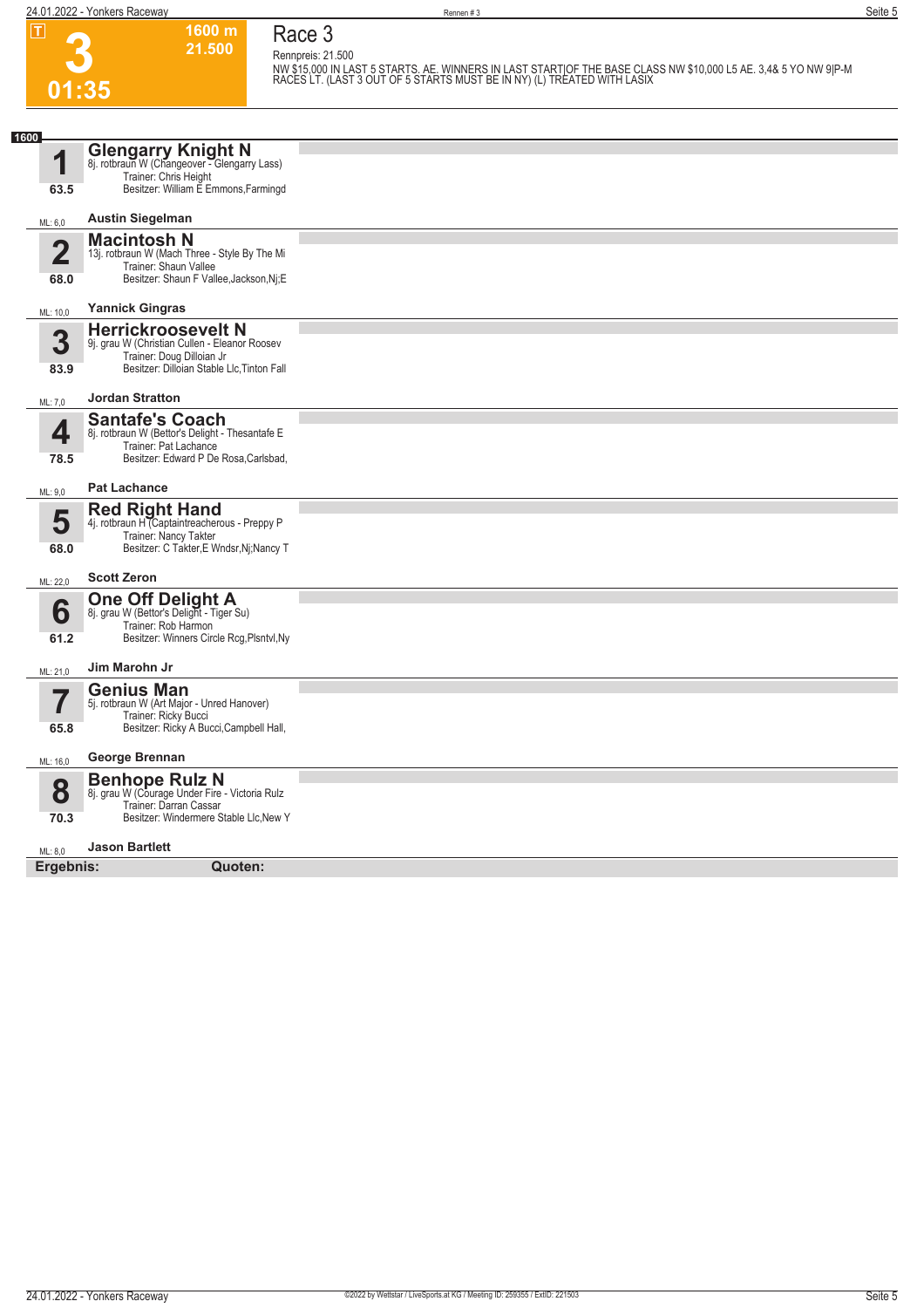**1600 m 28.000**  **Race 4 Rennpreis: 28.000**

**CLAIMING ALLOWANCE \$50,000. 3 YO 50%, 4 YO 25%, F& M|20% (L) TREATED WITH LASIX** 

## **4 01:55**

| 1600                    |                                                                           |  |
|-------------------------|---------------------------------------------------------------------------|--|
| η                       | <b>Alothettor N</b><br>11j. schwarz W (Bettor's Delight - Falcons Flyb    |  |
|                         | Trainer: Deborah Daguet                                                   |  |
| 65.8                    | Besitzer: Deborah Daguet, Windgap, Pa                                     |  |
| ML: 11,0                | George Brennan                                                            |  |
| $\overline{\mathbf{2}}$ | <b>Itsmycheck Gb</b><br>10j. rotbraun W (Check On Jack - Judy Hall)       |  |
|                         | Trainer: Cory Stratton                                                    |  |
| 83.9                    | Besitzer: Vip Internet Stable Llc, Piscata                                |  |
| ML: 55,0                | <b>Jordan Stratton</b>                                                    |  |
| 3                       | <b>Velocity Komodo</b><br>6j. schwarz W (Dragon Again - Mississippi Riv   |  |
|                         | Trainer: Matias Ruiz                                                      |  |
| 61.2                    | Besitzer: Rosa Iris Barrera, Windgap, Pa                                  |  |
| ML: 6,0                 | Jim Marohn Jr                                                             |  |
| 4                       | Heisman Player<br>6j. rotbraun H (Sportswriter - Simplyirresistible)      |  |
| 68.0                    | Trainer: Jared Bako<br>Besitzer: Rick Zeron Stables, On; James            |  |
|                         |                                                                           |  |
| ML: 6,0                 | <b>Scott Zeron</b>                                                        |  |
| 5                       | <b>Kinnder Jackson</b><br>7j. rotbraun W (Allamerican Native - Lotsa Mox  |  |
| 70.3                    | Trainer: Gareth Dowse<br>Besitzer: Dowse Racing Inc, Swiftwater,          |  |
|                         |                                                                           |  |
| ML: 35,0                | <b>Jason Bartlett</b>                                                     |  |
| 6                       | <b>Mighty Santana N</b><br>9j. rotbraun W (Santanna Blue Chip - Kitty Cat |  |
| 63.5                    | Trainer: Nicholas Devita<br>Besitzer: Eric A Prevost, Boynton Beac        |  |
|                         |                                                                           |  |
| ML: 9,0                 | <b>Austin Siegelman</b>                                                   |  |
| 7                       | <b>American Boy N</b><br>11j. rotbraun W (American Ideal - Alesandra A    |  |
| 65.8                    | Trainer: Mike Watson<br>Besitzer: Clifford N Grundy, Boca Raton           |  |
|                         |                                                                           |  |
| ML: 7,0                 | Joe Bongiorno                                                             |  |
| 8                       | <b>Waterway</b><br>6j. rotbraun W (Captaintreacherous - Capri Ha          |  |
| 68.0                    | Trainer: Christopher Temming<br>Besitzer: Christopher B Temming, Hunti    |  |
|                         |                                                                           |  |
| ML: 21,0                | <b>Yannick Gingras</b>                                                    |  |
| Ergebnis:               | Quoten:                                                                   |  |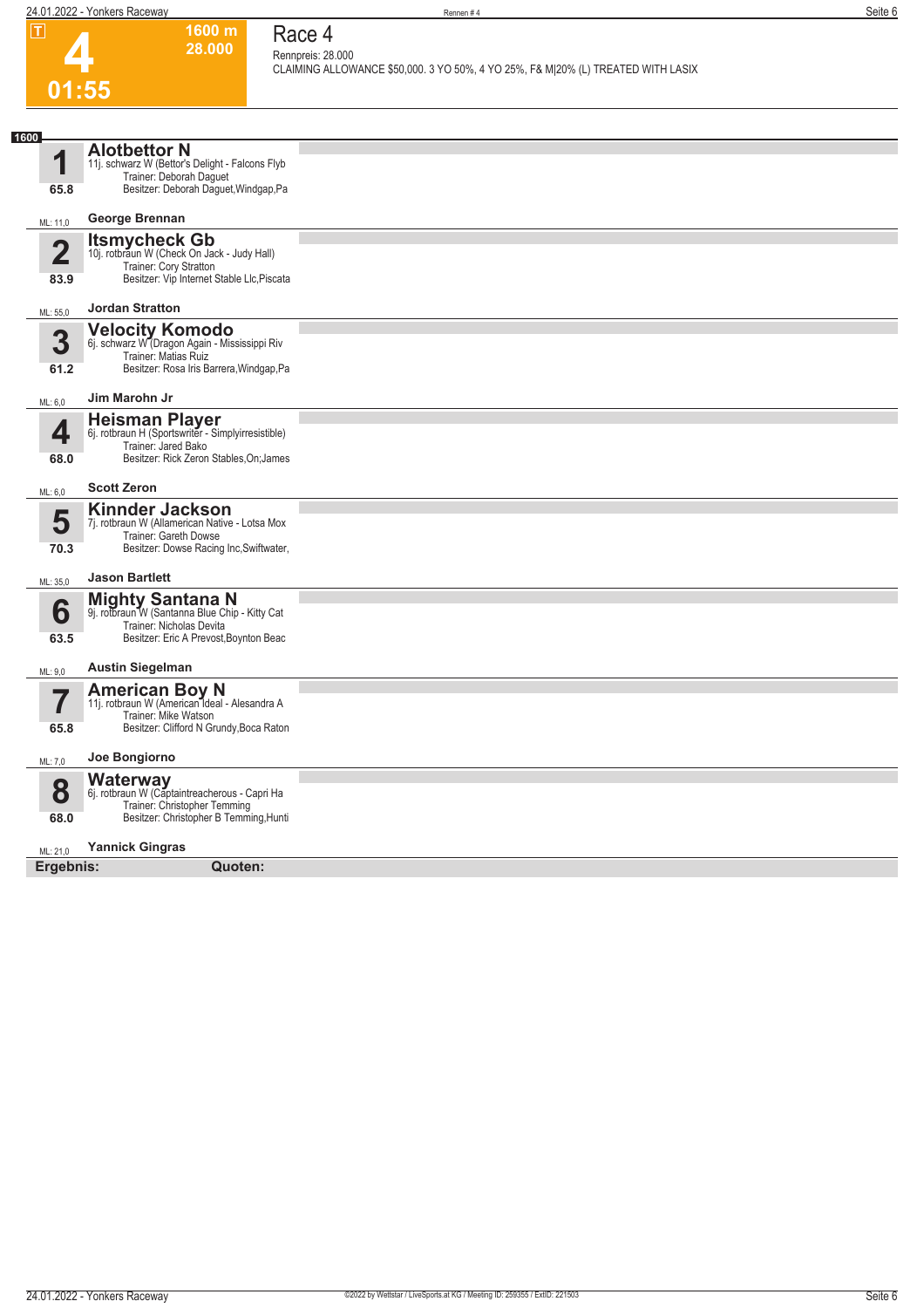

### **1600 m 26.000**

**Race 5 Rennpreis: 26.000**

**CLAIMING ALLOWANCE \$40,000. 3 YO 50%, 4 YO 25%, F& M|20% (L) TREATED WITH LASIX** 

| 1600<br>◢               | <b>Eddard Hanover</b><br>8j. rotbraun W (Dragon Again - Edra Hanover)   |  |
|-------------------------|-------------------------------------------------------------------------|--|
|                         | Trainer: Jared Bako                                                     |  |
| 68.0                    | Besitzer: L T F Racing Stable, Clark, Nj                                |  |
| ML: 35,0                | <b>Yannick Gingras</b>                                                  |  |
| $\overline{\mathbf{2}}$ | <b>Cinnamack</b><br>7j. rotbraun W (Mcardle - Armbro Cinnamon)          |  |
|                         | Trainer: Chris Height<br>Besitzer: William E Emmons, Farmingd           |  |
| 63.5                    |                                                                         |  |
| ML: 13,0                | <b>Austin Siegelman</b>                                                 |  |
| 3                       | <b>Western Hill</b><br>8j. rotbraun W (Western Ideal - Cosmo Blue C     |  |
| 83.9                    | Trainer: Cory Stratton<br>Besitzer: Howard S Jacobs, West Oran          |  |
|                         |                                                                         |  |
| ML: 4,0                 | <b>Jordan Stratton</b>                                                  |  |
| 4                       | <b>Er Vegas</b><br>5j. rotbraun W (Time To Roll - Miss Violet)          |  |
| 65.8                    | Trainer: Ken Koch<br>Besitzer: David P Mcneight Sr, Hambur              |  |
|                         |                                                                         |  |
| ML: 9,0                 | Joe Bongiorno                                                           |  |
| 5                       | <b>Ginger Tree Pete</b><br>6j. rotbraun W (Captaintreacherous - Good Ne |  |
| 63.5                    | Trainer: Travis Alexander<br>Besitzer: Fiddler's Creek Stbs, FI; Clann  |  |
|                         |                                                                         |  |
| ML: 6,0                 | <b>Matt Kakaley</b>                                                     |  |
| 6                       | <b>Ozone Blue Chip</b><br>8j. rotbraun W (Bettor's Delight - Soiree)    |  |
| 70.3                    | Trainer: Gareth Dowse<br>Besitzer: P T Stable, Brick, Nj                |  |
|                         |                                                                         |  |
| ML: 45,0                | <b>Jason Bartlett</b>                                                   |  |
|                         | <b>Record Year</b><br>6j. rotbraun W (Shadow Play - Streisands Plac     |  |
| 61.2                    | Trainer: Matias Ruiz<br>Besitzer: Friendship Stables Llc, Mount         |  |
|                         |                                                                         |  |
| ML: 13,0                | Jim Marohn Jr                                                           |  |
| 8                       | Heart On My Sleeve<br>5j. rotbraun W (Bettor's Delight - Odds On Las    |  |
| 68.0                    | Trainer: Mark Kesmodel<br>Besitzer: James B Slendorn, Howell, Nj        |  |
|                         | <b>Scott Zeron</b>                                                      |  |
| ML: 21.0                |                                                                         |  |
| Ergebnis:               | Quoten:                                                                 |  |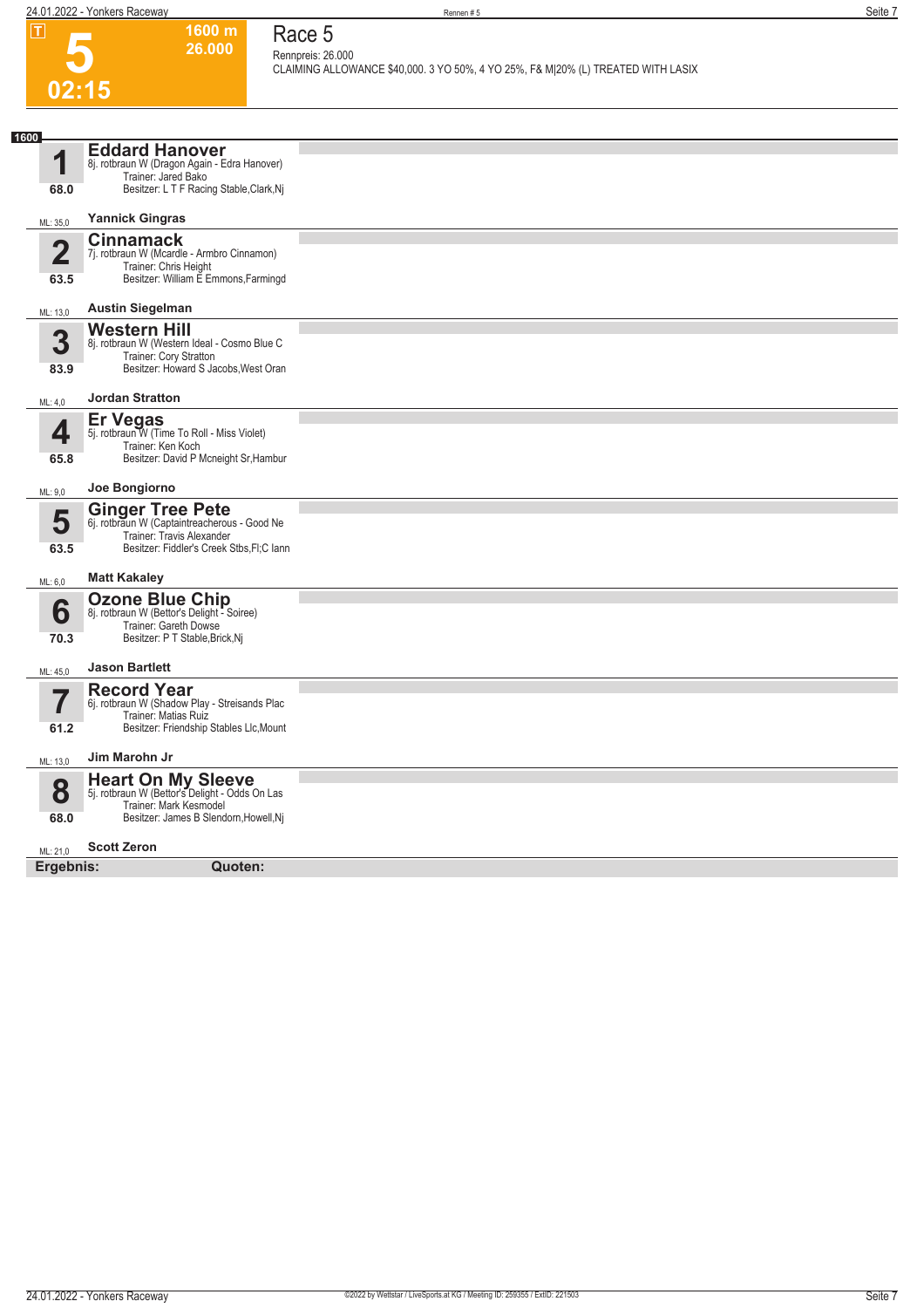

### **Race 6 Rennpreis: 30.000**

**1600 m 30.000** 

**CLAIMING ALLOWANCE \$75,000. 3 YO 50%, 4 YO 25%, F& M|20% (L) TREATED WITH LASIX** 

| 1600                    |                                                                                |  |
|-------------------------|--------------------------------------------------------------------------------|--|
| ◢                       | <b>Sweet N Fast N</b>                                                          |  |
|                         | 8j. rotbraun W (Christian Cullen - Breeding N/<br>Trainer: Jared Bako          |  |
| 68.0                    | Besitzer: Anthony N Ventriglio, Manalap                                        |  |
| ML: 4,0                 | <b>Yannick Gingras</b>                                                         |  |
|                         | <b>Prince Mcardle N</b>                                                        |  |
| $\overline{\mathbf{2}}$ | 9j. rotbraun W (Mcardle - Champagne Princes                                    |  |
|                         | Trainer: Izzy Estrada<br>Besitzer: Brian K Carsey, Cambridge Ci                |  |
| 68.0                    |                                                                                |  |
| ML: 13,0                | <b>Tyler Buter</b>                                                             |  |
| 3                       | <b>Flying Finn N</b>                                                           |  |
|                         | 7j. rotbraun W (Bettor's Delight - Circus Flyer)<br>Trainer: Chris Height      |  |
| 83.9                    | Besitzer: William E Emmons, Farmingd                                           |  |
| ML: 8,0                 | <b>Jordan Stratton</b>                                                         |  |
|                         | <b>Elwell</b>                                                                  |  |
| 4                       | 10j. rotbraun W (Well Said - Temptress El)<br>Trainer: Travis Alexander        |  |
| 63.5                    | Besitzer: Fiddler's Creek Stbs, FI; C lann                                     |  |
| ML: 28,0                | <b>Matt Kakaley</b>                                                            |  |
|                         | <b>Glacis</b>                                                                  |  |
| 5                       | 6j. grau W (American Ideal - All Spirit)                                       |  |
| 78.5                    | Trainer: Pat Lachance<br>Besitzer: P D Lachance, Allentown, Nj; M              |  |
|                         | <b>Pat Lachance</b>                                                            |  |
| ML: 21,0                |                                                                                |  |
| 6                       | <b>Major Crocker A</b><br>12j. rotbraun W (Art Major - Aratusa Lass)           |  |
|                         | Trainer: Tahnee Camilleri                                                      |  |
| 83.9                    | Besitzer: Tahnee J Camilleri, Freehold,                                        |  |
| ML: 6,0                 | <b>Luke Hanners</b>                                                            |  |
| 7                       | I'm Some Graduate                                                              |  |
|                         | 9j. rotbraun W (Somebeachsomewhere - West<br>Trainer: Ron Burke                |  |
| 65.8                    | Besitzer: Burke Rcg Stb & Weaver Bru                                           |  |
| ML: 6,0                 | George Brennan                                                                 |  |
|                         | <b>Mach Doro A</b>                                                             |  |
| 8                       | 11j. rotbraun W (Mach Three - Three Eagles)<br>Trainer: Gilbert Garcia-Herrera |  |
| 69.4                    | Besitzer: Gilberto Garcia-Herrera, Colu                                        |  |
|                         | <b>Daniel Dube</b>                                                             |  |
| ML: 21,0<br>Ergebnis:   | Quoten:                                                                        |  |
|                         |                                                                                |  |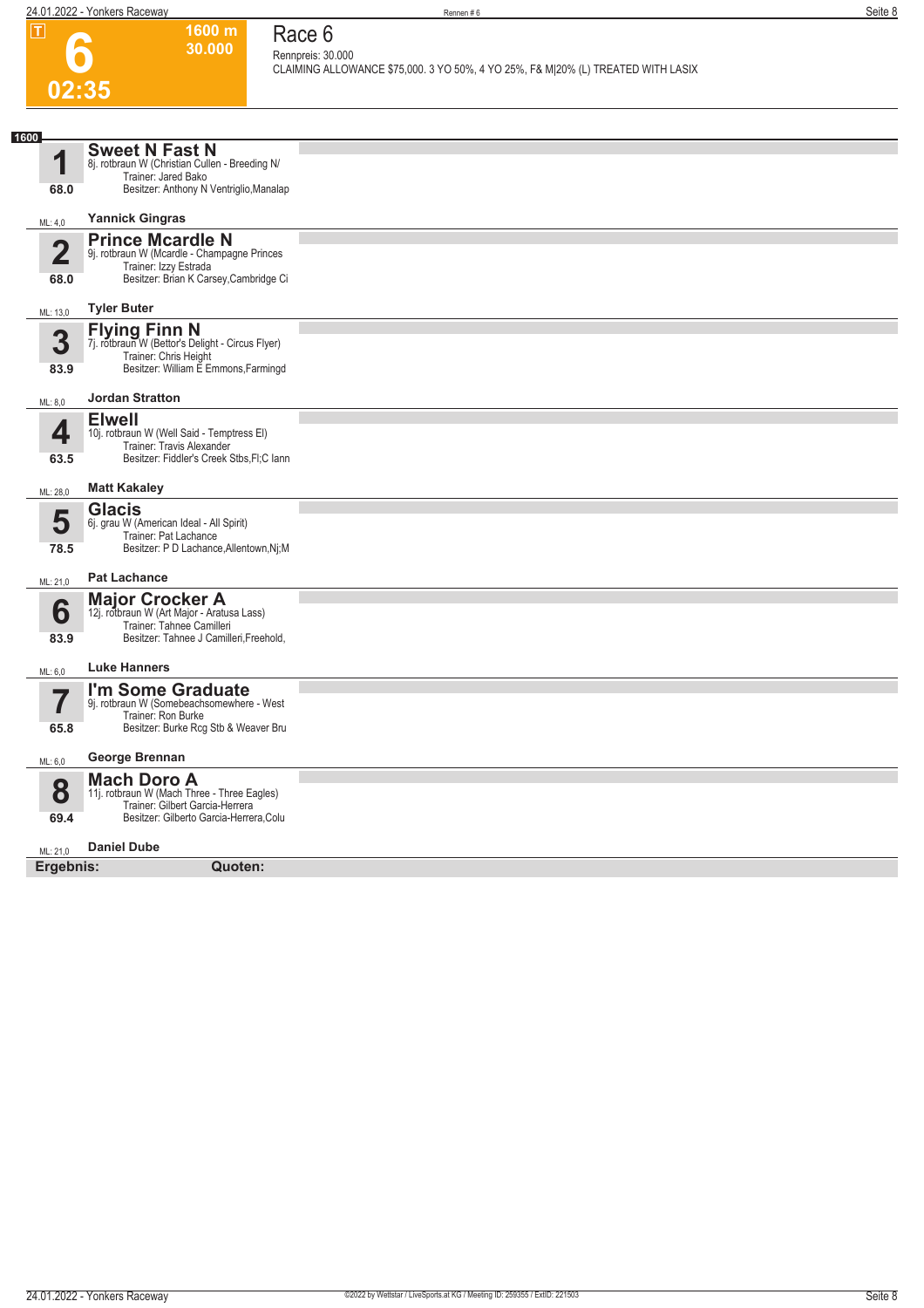**1600 m 25.000** 

**Race 7 Rennpreis: 25.000**

**CLAIMING ALLOWANCE \$30,000. 3 YO 50%, 4 YO 25%, F& M|20% (L) TREATED WITH LASIX** 

# **7 02:55**

| 1600                    | <b>In Spades</b>                                                           |                          |                                              |                                              |                                                                                   |
|-------------------------|----------------------------------------------------------------------------|--------------------------|----------------------------------------------|----------------------------------------------|-----------------------------------------------------------------------------------|
| 1                       | 8j. rotbraun W (Bettor's Delight - Cinny Fever)<br>Trainer: Gareth Dowse   |                          |                                              |                                              |                                                                                   |
| 70.3                    | Besitzer: P T Stable, Brick, Nj                                            |                          |                                              |                                              |                                                                                   |
| ML: 45,0                | <b>Jason Bartlett</b>                                                      |                          |                                              |                                              |                                                                                   |
|                         | <b>Avatar J</b>                                                            |                          |                                              |                                              |                                                                                   |
| $\overline{\mathbf{2}}$ | 8j. rotbraun H (American Ideal - Art's Fantasy)<br>Trainer: Scott Blackler |                          |                                              |                                              |                                                                                   |
| 63.5                    | Besitzer: Chad J Kowal, Cuddebackville                                     |                          |                                              |                                              |                                                                                   |
| ML: 21,0                | <b>Matt Kakaley</b>                                                        |                          |                                              |                                              |                                                                                   |
| 3                       | Lettuceriprita A                                                           |                          |                                              |                                              |                                                                                   |
|                         | 12j. rotbraun W (Aces N' Sevens - Money Bag<br>Trainer: Jeffrey Gillis     |                          |                                              |                                              |                                                                                   |
| 68.0                    | Besitzer: Mark S Ford, Campbell Hall, N                                    |                          |                                              |                                              |                                                                                   |
| ML: 4,0                 | <b>Yannick Gingras</b>                                                     |                          |                                              |                                              |                                                                                   |
| 4                       | <b>Rock The Nite</b>                                                       |                          |                                              |                                              |                                                                                   |
|                         | 10j. grau W (Rocknroll Hanover - Queen Of Th<br>Trainer: Michael Seddon    |                          |                                              |                                              |                                                                                   |
| 61.2                    | Besitzer: Friendship Stables Llc, Mount                                    |                          |                                              |                                              |                                                                                   |
| ML: 45,0                | Jim Marohn Jr                                                              |                          |                                              |                                              |                                                                                   |
|                         | <b>Sailboat Hanover</b>                                                    |                          |                                              |                                              |                                                                                   |
| 5                       | 5j. rotbraun W (Captaintreacherous - Shacked<br>Trainer: Dennis J Laterza  |                          |                                              |                                              |                                                                                   |
| 63.5                    | Besitzer: Albert Sperling, Briar Cliff Man                                 |                          |                                              |                                              |                                                                                   |
| ML: 16,0                | <b>Austin Siegelman</b>                                                    |                          |                                              |                                              |                                                                                   |
| 6                       | Thisjetsabookin<br>10j. rotbraun W (Jereme's Jet - Still Standing)         |                          |                                              |                                              |                                                                                   |
|                         | Trainer: Cory Stratton                                                     |                          |                                              |                                              |                                                                                   |
| 83.9                    | Besitzer: Vip Internet Stable Llc, Piscata                                 |                          |                                              |                                              |                                                                                   |
| ML: 35,0                | <b>Jordan Stratton</b>                                                     |                          |                                              |                                              |                                                                                   |
| 7                       | <b>Bank Sea</b><br>9j. rotbraun W (Art Major - World Of Her Own)           |                          |                                              |                                              |                                                                                   |
|                         | Trainer: Juan Cano                                                         |                          |                                              |                                              |                                                                                   |
| 68.0                    | Besitzer: Juan M Cano, Cream Ridge, Nj                                     |                          |                                              |                                              |                                                                                   |
| ML: 8,0                 | <b>Tyler Buter</b>                                                         |                          |                                              |                                              |                                                                                   |
| 8                       | <b>Ziggy Sky</b>                                                           | 27.12 Flmd               | 1600<br>1                                    | Macarthur Lyle G                             | Ziggysky, Pres, Whatibelieve                                                      |
|                         | 11j. grau W (Stonebridge Regal - Bubeleh)<br>Trainer: Justin Sodano        | 21.11 Flmd               | unpl 1600                                    |                                              | Rockswillhurt, Windsongjeep, Victoryrunkille                                      |
| 68.0                    | Besitzer: Royal Rock Racing Llc, Bellevi                                   | 14.11 Flmd               | 1600<br>1                                    | 2,9 Sheppard Kelly R                         | Ziggysky-, Fourlanefast+, Regalray+                                               |
| ML: 21,0                | <b>Scott Zeron</b>                                                         | 02.11 Flmd<br>27.10 Grvr | $\overline{\mathbf{2}}$<br>1600<br>3<br>1600 | 5,7 Sheppard Kelly R<br>1.7 Sheppard Kelly R | Momentsinterror, Ziggysky, Machmeonthes<br>Hezarambler, Sanchezbluechip, Ziggysky |
| Ergebnis:               | Quoten:                                                                    |                          |                                              |                                              |                                                                                   |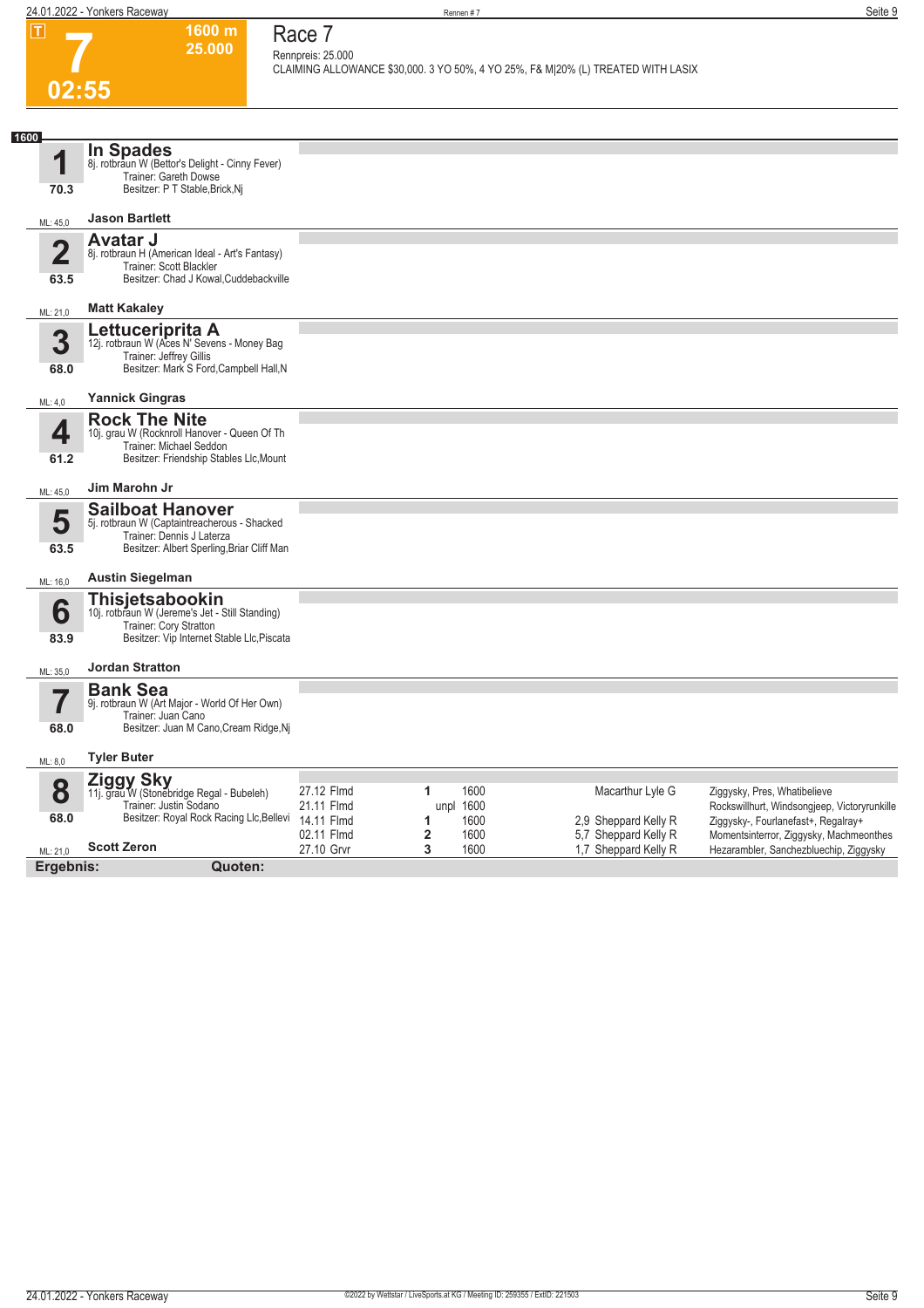**1600 m 32.500**  **Race 8 Rennpreis: 32.500**

**8**

|                         |                                                                                                                                         | CLAIMING ALLOWANCE \$100,000. 3 YO 50%, 4 YO 25%, F& M 20% (L) TREATED WITH LASIX |
|-------------------------|-----------------------------------------------------------------------------------------------------------------------------------------|-----------------------------------------------------------------------------------|
| 03:15                   |                                                                                                                                         |                                                                                   |
|                         |                                                                                                                                         |                                                                                   |
| 1600                    |                                                                                                                                         |                                                                                   |
| 1<br>61.2               | Soho Lennon A<br>12j. rotbraun W (Mach Three - Dream Royale<br>Trainer: Doug Dilloian Jr<br>Besitzer: David Linker, Delray Beach, Fl;   |                                                                                   |
|                         | Jim Marohn Jr                                                                                                                           |                                                                                   |
| ML: 10,0                | <b>Tellitsabb</b>                                                                                                                       |                                                                                   |
| $\overline{\mathbf{2}}$ | 6j. rotbraun W (Tellitlikeitis - Move On B B)<br>Trainer: Izzy Estrada                                                                  |                                                                                   |
| 68.0                    | Besitzer: Jeff Fought Racing, Columbus                                                                                                  |                                                                                   |
| ML: 6,0                 | <b>Tyler Buter</b>                                                                                                                      |                                                                                   |
| 3<br>68.0               | <b>Walkinshaw N</b><br>10j. rotbraun W (Mach Three - Monaro)<br>Trainer: Lance Hudson<br>Besitzer: William A Hartt, Carmel, Me          |                                                                                   |
| ML: 10,0                | <b>Scott Zeron</b>                                                                                                                      |                                                                                   |
| 4<br>65.8               | <b>San Domino A</b><br>9j. rotbraun W (Somebeachsomewhere - Regg<br>Trainer: Andrew Harris<br>Besitzer: Joe P Racing Llc, Delray Beac   |                                                                                   |
| ML: 3,0                 | Joe Bongiorno                                                                                                                           |                                                                                   |
| 5<br>63.5               | <b>Jesse Duke N</b><br>7j. rotbraun W (Bettor's Delight - Daisy Dunde<br>Trainer: Cad Gregory<br>Besitzer: Bottom Line Racing Llc, Boca |                                                                                   |
| ML: 45,0                | <b>Matt Kakaley</b>                                                                                                                     |                                                                                   |
| 6<br>65.8               | <b>Whitecookie</b><br>5j. rotbraun W (Windfall Blue Chip - Teamtress<br>Trainer: Ron Burke<br>Besitzer: Burke Racing Stable Llc, Fred   |                                                                                   |
| ML: 6,0                 | George Brennan                                                                                                                          |                                                                                   |
| 83.9                    | Alex Tye<br>6j. rotbraun W (American Ideal - Billmar Scoot<br>Trainer: Chris Height<br>Besitzer: William E Emmons, Farmingd             |                                                                                   |
| ML: 10,0                | <b>Jordan Stratton</b>                                                                                                                  |                                                                                   |
| 8<br>63.5               | <b>Big Sir</b><br>5j. rotbraun W (Big Jim - Allamerican Celeb)<br>Trainer: Ricky Bucci<br>Besitzer: Ricky A Bucci, Campbell Hall,       |                                                                                   |
| ML: 21,0                | <b>Austin Siegelman</b>                                                                                                                 |                                                                                   |
| Ergebnis:               | Quoten:                                                                                                                                 |                                                                                   |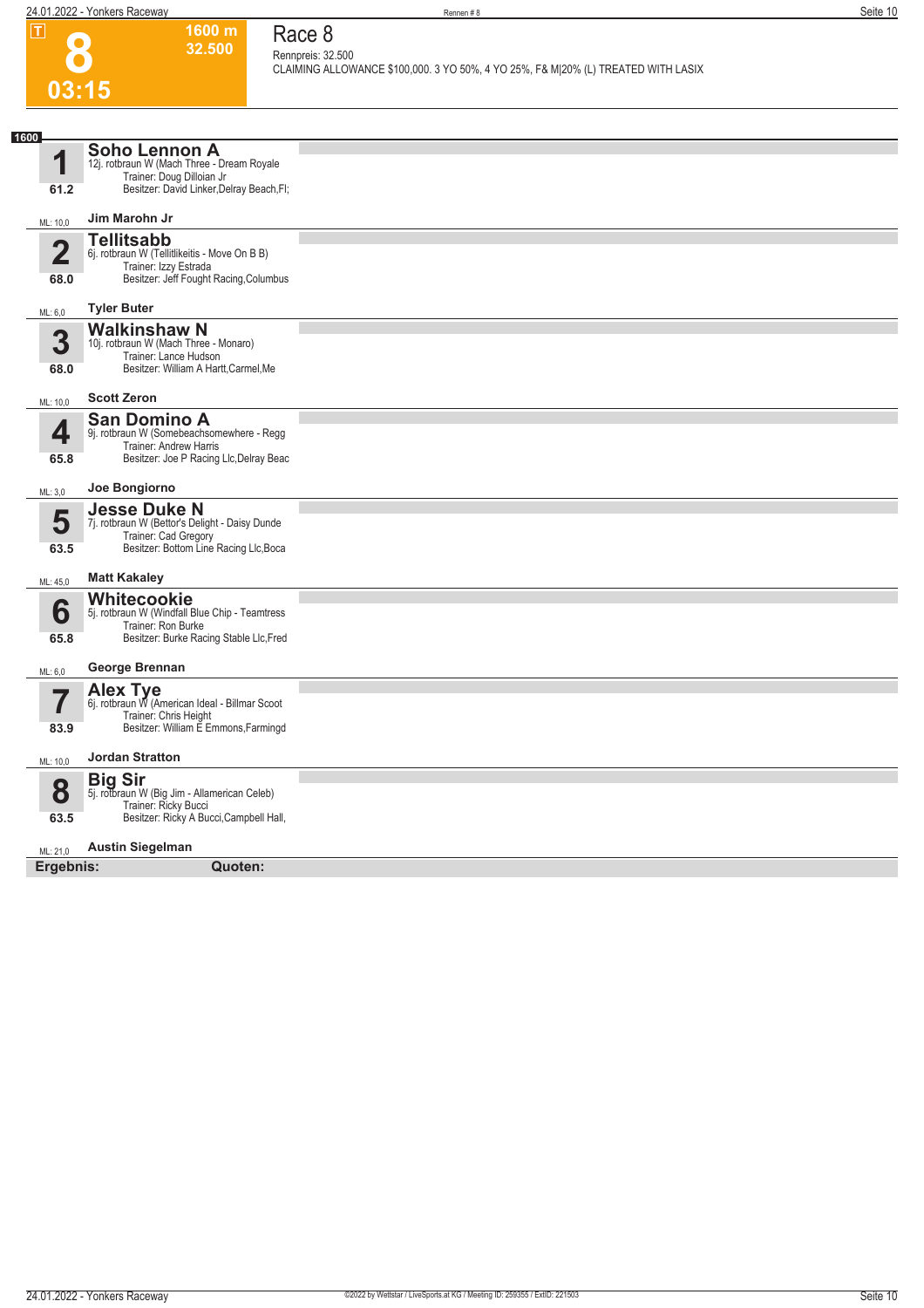**1600 m 39.000**  **Race 9 Rennpreis: 39.000**

**OPEN (L) TREATED WITH LASIX** 

**9**

| 03:35                  |                                                                                                                                              |  |  |  |
|------------------------|----------------------------------------------------------------------------------------------------------------------------------------------|--|--|--|
|                        |                                                                                                                                              |  |  |  |
| 1600<br>1<br>63.5      | <b>Leonidas A</b><br>7j. grau W (Mach Three - Rogers Joy)<br>Trainer: Sheena Cohen<br>Besitzer: Jesmeral Stable, Scarsdale, N                |  |  |  |
| ML: 5,0                | <b>Austin Siegelman</b>                                                                                                                      |  |  |  |
| $\overline{2}$<br>63.5 | <b>Forever Fav</b><br>6j. grau W (Bettor's Delight - Forever Cam)<br>Trainer: Travis Alexander<br>Besitzer: Rags To Riches Of Pa Llc, Wa     |  |  |  |
| ML: 5,0                | <b>Matt Kakaley</b>                                                                                                                          |  |  |  |
| 3<br>68.0              | <b>Tito Rocks</b><br>5j. rotbraun W (Sweet Lou - Ticket To Rock)<br>Trainer: Robert Cleary<br>Besitzer: Royal Wire Products Inc, Nort        |  |  |  |
| ML: 6,0                | <b>Yannick Gingras</b>                                                                                                                       |  |  |  |
| 4<br>83.9              | <b>Funatthebeach N</b><br>8j. rotbraun W (Somebeachsomewhere - Minni<br>Trainer: Jeffrey Gillis<br>Besitzer: Mark S Ford, Campbell Hall, N   |  |  |  |
| ML: 4,0                | <b>Jordan Stratton</b>                                                                                                                       |  |  |  |
| 5<br>65.8              | <b>Semi Tough</b><br>6j. rotbraun W (Somebeachsomewhere - Jan It<br>Trainer: Ron Burke<br>Besitzer: Burke Rcg Stb, Pa; F Baldachi            |  |  |  |
| ML: 35,0               | George Brennan                                                                                                                               |  |  |  |
| 6<br>68.0              | <b>Braeview Bondi A</b><br>8j. schwarz W (Somebeachsomewhere - Brae<br>Trainer: Erv Miller<br>Besitzer: Bowie Racing Llc, Shorewood,         |  |  |  |
| ML: 13,0               | <b>Scott Zeron</b>                                                                                                                           |  |  |  |
| 7<br>70.3              | <b>Speed Man N</b><br>8j. rotbraun W (Rocknroll Hanover - Waihemo<br>Trainer: Doug Dilloian Jr<br>Besitzer: Dilloian Stable Llc, Tinton Fall |  |  |  |
| ML: 16.0               | <b>Jason Bartlett</b>                                                                                                                        |  |  |  |
|                        | Ergebnis:<br>Quoten:                                                                                                                         |  |  |  |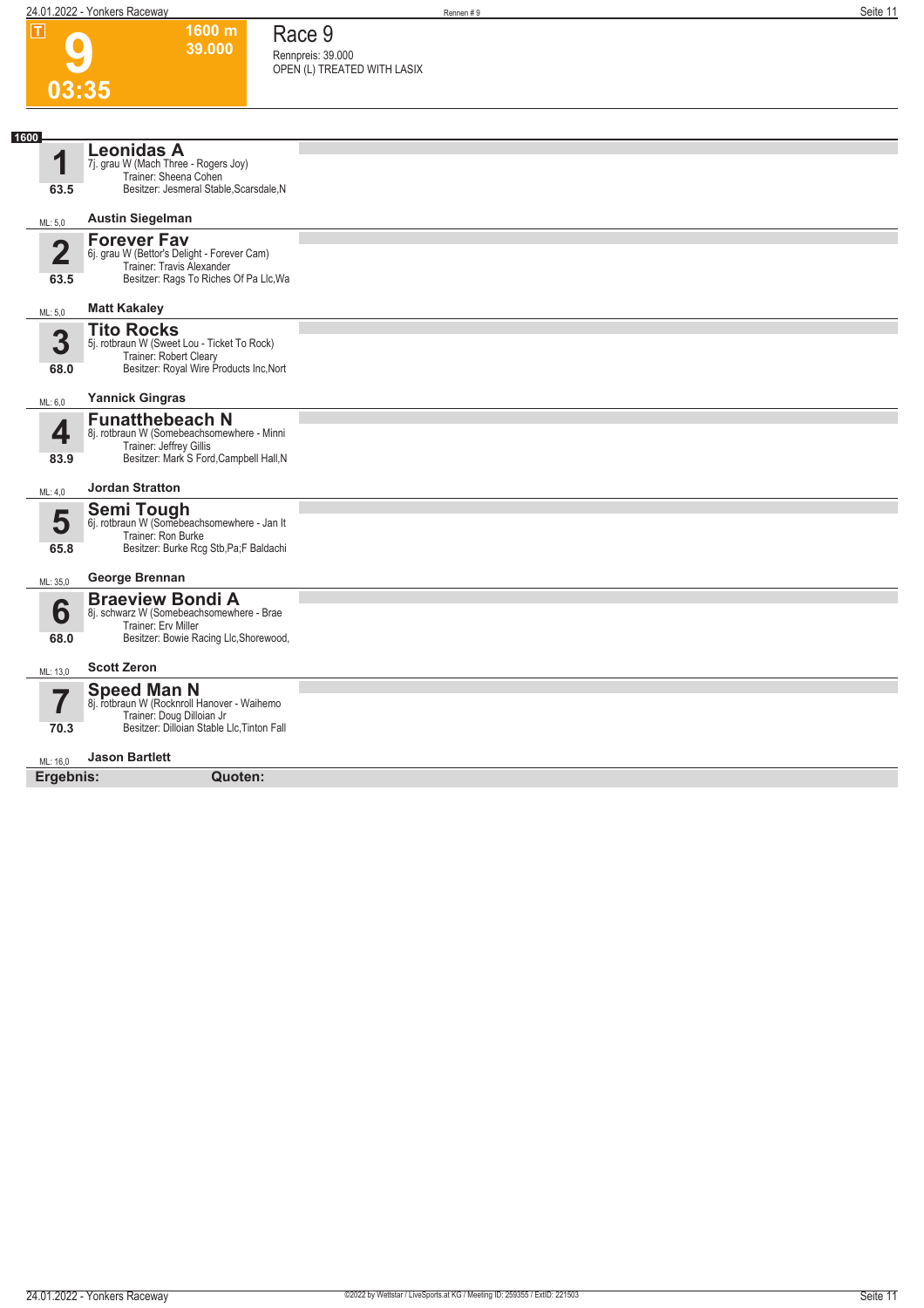$|\mathsf{T}|$ 

**1600 m 30.000** 

**Race 10**

#### **10 03:55 Rennpreis: 30.000 NW \$31,675 IN LAST 5 STARTS. (L) TREATED WITH LASIX 1 1600** ML: 35,0 **65.8 Diamondbeach** 5j. rotbraun W (Somebeachsomewhere - Betto Trainer: Ricky Bucci Besitzer: Ricky A Bucci,Campbell Hall, **George Brennan 2** ML: 55,0 **68.0 Tyga Hanover** 6j. rotbraun W (Somebeachsomewhere - Tran Trainer: Andrew Harris Besitzer: Thomas A & Elizabeth C Ran **Yannick Gingras 3** ML: 16,0 **68.0 Nvestment Bluechip** 9j. rotbraun H (Shadow Play - Haze's Zure Bet Trainer: Anette Lorentzon Besitzer: Anette Lorentzon,Paris,Ky **Tyler Buter 4** ML: 8,0 **78.5 Mike's Z Tam** 8j. rotbraun W (Bettor's Delight - Ideal Observ Trainer: Pat Lachance Besitzer: P Lachance, Alntwn, Nj; Z Tam **Pat Lachance 5** ML: 4,0 **70.3 Joesstar Of Mia A** 9j. rotbraun W (Roll With Joe - Star Of Mia) Trainer: Gareth Dowse Besitzer: Joseph Klausa,Collegeville,P **Jason Bartlett 6** ML: 13,0 **63.5 Pretty Handsome**<br>7j. rotbraun W (Mach Three - Pretty Thing) Trainer: Jared Bako Besitzer: Glenview Livestock Ltd,Walle **Matt Kakaley 7** ML: 4,0 **68.0 No Lou Zing** 5j. rotbraun W (Sweet Lou - Terroronthebeach Trainer: Nancy Takter Besitzer: 3 Brothers Stables,New York, **Scott Zeron Ergebnis: Quoten:**